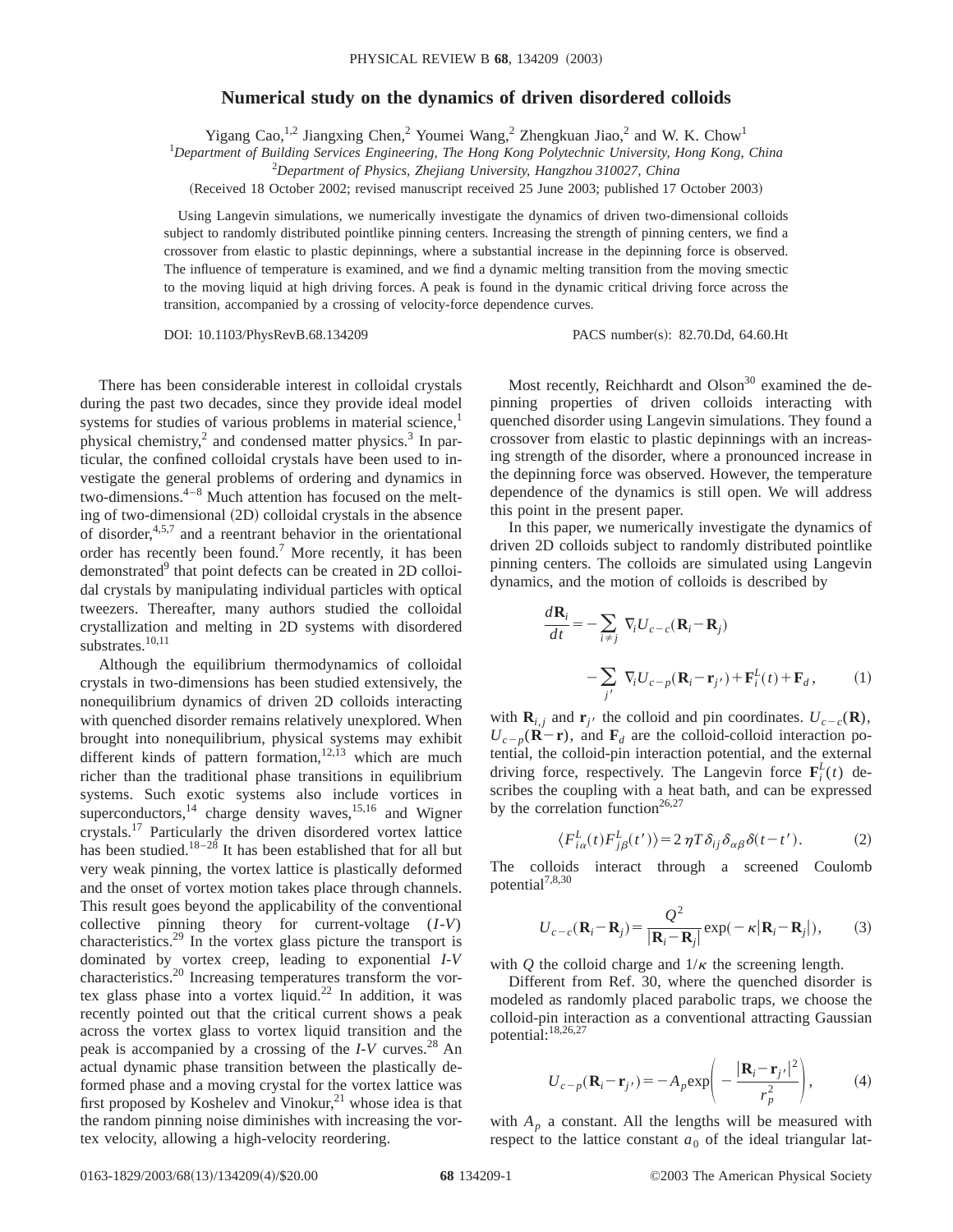

FIG. 1. Series of VFD curves for different values of *Ap* .

tice. We take  $\kappa = 2/a_0$ , and the scale for temperature is chosen as the ''bare'' Kosterlitz-Thouless melting temperature  $T_{m0}$ .<sup>31</sup> The size of the pinning centers  $r_p$  is chosen to be  $r_p = 0.2a_0$ .  $N_c = 400$  colloids are initially placed in a perfect triangular lattice subject to periodic triangular boundary conditions, and  $N_p$ =1600 pointlike pinning centers are randomly distributed. The driving force  $F_d$  is increased from zero by small increments along the horizontal symmetry axis  $(x \text{ axis})$  and the average colloid velocity  $V_d$  $=(1/N_c)\sum_{i=1}^{N_c}V_i \cdot \hat{x}$  is measured at each increment. A time integration step of  $\Delta t$ =0.001 is used, and averages are evaluated during  $2\times10^5$  steps after  $1\times10^5$  steps for equilibrium.

In Fig. 1 we present series of velocity-force dependence (VFD) curves for different values of the strength of pinning centers (through changing the dimensionless prefactor  $A_p$ ) at a fixed temperature  $(T/T_{m0}=0.1)$ . One can see that there exists a critical driving force  $F_c$  in each curve of the VFD, below which the colloids are pinned and the velocities are generated mainly by rearrangements of topological defects, producing advances of the pinned colloids so small that they can be neglected. In addition, we find a dramatic change in the gross feature of the VFD curves as  $A_p$  is varied. For weak disorder with small enough values of  $A_p$ , the VFD response is basically linear above  $F_c$  (e.g., see the curve of  $A_p = 0.10$ ). In this case, colloids depin elastically and the motion of colloids is inhomogeneous in the narrow region near  $F_c$  only. For strong disorder with large values of  $A_p$ , plastic flow takes place above  $F_c$  and the VFD curve shows a pronounced upward curvature, which is induced by defects in the flowing colloids.

We have investigated the dependence of our results upon the system size. For this we have varied the system to a larger one, i.e., one of  $N_c = 1600$  colloids with  $N_p = 6400$ randomly distributed pointlike centers (keeping  $N_p / N_c$  $= \frac{1600}{400} = \frac{6400}{1600}$  fixed). For one curve of  $A_p = 0.3$ , results are shown in the Fig. 1 by crosses. Comparing with that of  $N_c$  $=400$  ( $N_p=1600$ ), we find that the finite-size effects are so small that they can be neglected.



FIG. 2. Colloid trajectories  $[(a), (b)]$  and structure factors [(c), (d)] above depinning  $(F_d / F_c = 1.2)$ . (a) and (c) are for  $A_p$  $=0.15$ , (b) and (d) are for  $A_p = 0.25$ .

To identify the elastic to plastic crossover further, we have plotted the colloid trajectories near depinning. Figure  $2(a)$ shows the elastic colloid flow for  $A_p = 0.15$  at a certain  $F_d$ above depinning  $(F_d / F_c = 1.2)$ . Here we find a set of periodic elastic channels, and each colloid keeps the same neighbors as it moves, consistent with recent simulations.<sup>30</sup> Sixfold coordinated Bragg peaks are found in the structure factor  $S(\mathbf{k}) = \langle | (1/N_c)\Sigma_{i=1}^{N_c} \exp[i\mathbf{k} \cdot \mathbf{R}_i(t)]|^2 \rangle$  in this case, as shown in Fig.  $2(c)$ . For a comparison, we present the plastic colloid flow for  $A_p = 0.25$  ( $F_d / F_c = 1.2$ ) in Fig. 2(b), from which we can see that colloids move in channels between pinned regions. The channels are not static but changeable over time, so that any one colloid is only temporarily trapped in a pinning site. The correlation among colloids does not exist in this case, and the sixfold coordinated Bragg peaks in  $S(\mathbf{k})$  disappear and only one peak at the center  $(k_x = k_y = 0)$  is found, as seen in Fig. 2(d). The features of plastic flow have been observed in colloidal experiments<sup>11</sup> and simulations<sup>30</sup> as well as in vortex simulations.<sup>25,27</sup>

An obvious feature in the Fig. 1 is that  $F_c$  increases with  $A_p$ , and a substantial increase is found in  $F_c$  within the crossover from elastic to plastic depinnings, also shown in Fig. 3, where we present the  $F_c$  versus  $A_p$  curve. The corresponding differential curve is plotted in the inset of Fig. 3 where we find a peak. This is in good agreement with recent simulations.<sup>30</sup>

We have examined the temperature dependence of VFD curves.  $F_c$  is found to decrease with increasing temperatures, in agreement with simulations on vortex matter.<sup>26,27</sup> Furthermore, the gross feature of VFD curves in the plastic regime is strongly influenced by the temperature, as shown in Fig. 4,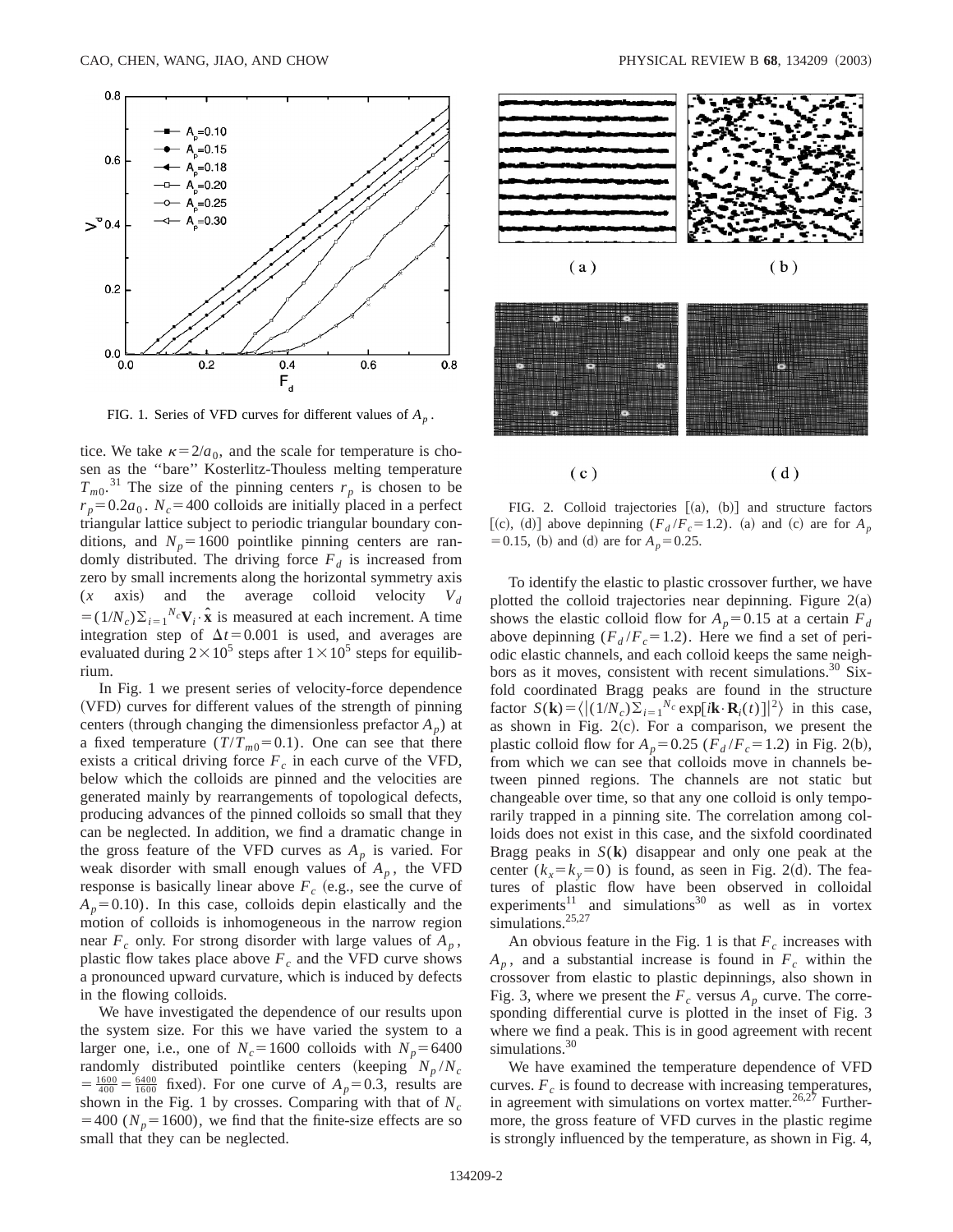

FIG. 3. Depinning force  $F_c$  vs  $A_n$ . Inset: Corresponding  $dF_c/dA_p$ .

where we give a set of VFD curves at different temperatures (the pinning strength is fixed by  $A_p = 0.3$ ). The log-log plot displays a change in the gross feature: The VFD curve is approximately linear at high temperatures (above  $T^*$  $=0.1T_{m0}$ ). This is the behavior of liquid. However, at low temperatures (below  $T^*$ ), the VFD curve turns to a profoundly nonlinear form, consistent with the exponential glass expression.<sup>20</sup> Another distinguishing feature is that the VFD curves start to cross below  $T^*$ , indicating the occurrence of an order. $23,27,28$  The idea that an applied driving force can cause colloids to order in the presence of pinning is a simple expression of the fact that an applied driving force tilts the disorder potential, thereby reducing the effective pinning strength. When a large enough driving force is applied, the colloids depin and flow defectively and then order, and the dynamic friction they experience decreases. $^{23}$ 



FIG. 4. Series of VFD curves at different temperatures (the pinning strength is fixed by  $A_p = 0.3$ ). Inset: Magnified VFD curves in the linear flow region.



FIG. 5. Structure factors at different driving forces and different temperatures. (a)  $F_d / F_c = 1.2$  and  $T / T_{m0} = 0.5$ . (b)  $F_d / F_c = 4.2$  and  $T/T_{m0} = 0.5$ . (c)  $F_d/F_c = 1.2$  and  $T/T_{m0} = 0.001$ . (d)  $F_d/F_c = 4.2$ and  $T/T_{m0} = 0.001$ .

To characterize this ordering, we present structure factors *S*(**k**) at different driving forces and different temperatures in Fig. 5. From Figs.  $5(a)$  and  $5(c)$ , we find that no order occurs at low driving forces, regardless of low or high temperatures. However, at high driving forces, order takes place as the temperature is decreased below  $T^*$ , as seen in Fig. 5(d). We find in Fig. 5(d) that Bragg peaks appear only in the  $k_y=0$ axis, meaning the occurrence of smectic order at low temperatures, and a positional correlation along the flow direction begins to arise. Increasing temperatures transform the



FIG. 6. Temperature dependence of the dynamic critical driving force  $F_p$ . Inset: The extrapolation from the linear flow region to obtain the dynamic critical driving force  $F_p$ .